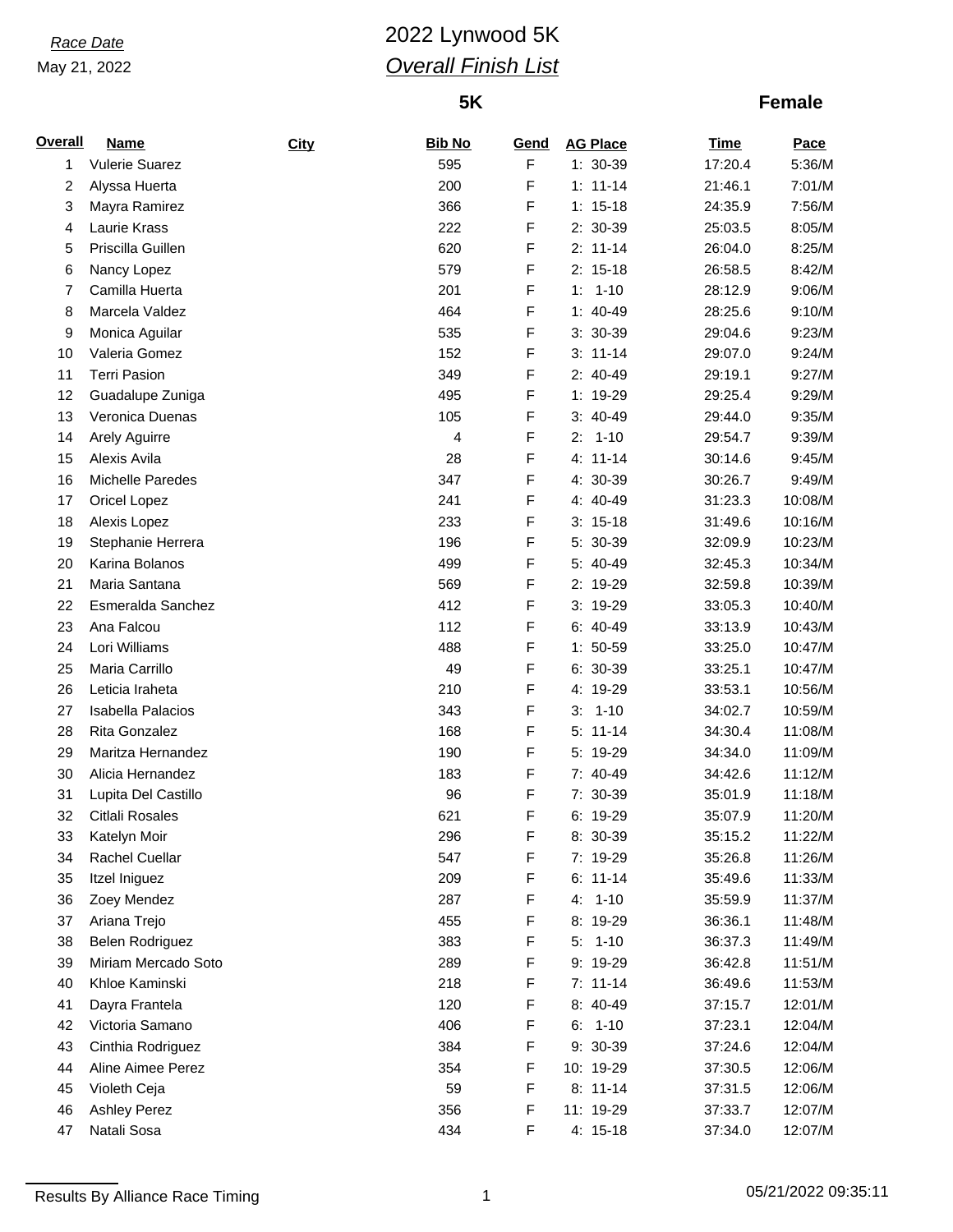# *Race Date* 2022 Lynwood 5K *Overall Finish List*

## **5K**

## **Female**

| <b>Overall</b> | <b>Name</b>                  | <b>City</b> | <b>Bib No</b> | Gend        | <b>AG Place</b>       | <b>Time</b> | Pace               |
|----------------|------------------------------|-------------|---------------|-------------|-----------------------|-------------|--------------------|
| 48             | Jaylanne Zuniga              |             | 496           | F           | $7: 1-10$             | 37:39.3     | 12:09/M            |
| 49             | Dulce Sanchez                |             | 410           | F           | 10: 30-39             | 37:59.6     | 12:15/M            |
| 50             | Valerie Minchala             |             | 292           | F           | 9: 40-49              | 38:19.6     | 12:22/M            |
| 51             | Hannah Hwang                 |             | 202           | F           | 12: 19-29             | 38:20.3     | 12:22/M            |
| 52             | Gisselle Gonzalez            |             | 161           | F           | $8: 1-10$             | 38:29.6     | 12:25/M            |
| 53             | <b>Destiny Gonzalez</b>      |             | 159           | F           | $5: 15-18$            | 38:45.9     | 12:30/M            |
| 54             | Adilene Solano               |             | 429           | F           | 11: 30-39             | 39:17.3     | 12:40/M            |
| 55             | Abigail Maclas               |             | 260           | F           | $9: 11-14$            | 39:17.8     | 12:41/M            |
| 56             | Carolina Soriano             |             | 432           | F           | 10: 40-49             | 39:21.2     | 12:42/M            |
| 57             | Erin Okazaki                 |             | 564           | F           | 11: 40-49             | 39:22.8     | 12:42/M            |
| 58             | Luna Moreno Serrano          |             | 305           | F           | $1 - 10$<br>9:        | 39:46.9     | 12:50/M            |
| 59             | Chelsea Richardson           |             | 640           | F           | $10: 1-10$            | 39:49.3     | 12:51/M            |
| 60             | Dora Alcala                  |             | 6             | F           | $2: 50-59$            | 40:02.4     | 12:55/M            |
| 61             | Zaira Martinez               |             | 274           | F           | 12: 40-49             | 40:05.7     | 12:56/M            |
| 62             | Ayanna Venable               |             | 472           | F           | 11:<br>$1 - 10$       | 40:10.2     | 12:57/M            |
| 63             | Emma Vazquez                 |             | 468           | F           | $12: 1-10$            | 40:11.9     | 12:58/M            |
| 64             | Yesica Jimenez               |             | 216           | F           | 12: 30-39             | 40:15.3     | 12:59/M            |
| 65             | Kathryn Tengan               |             | 446           | F           | 13: 40-49             | 40:15.8     | 12:59/M            |
| 66             | Evelyn Gonzalez              |             | 160           | F           | 13: 30-39             | 40:17.5     | 13:00/M            |
| 67             | <b>Emily Martinez</b>        |             | 272           | F           | 10: 11-14             | 40:25.7     | 13:03/M            |
| 68             | Mireya Castelan              |             | 52            | F           | 14: 30-39             | 40:26.9     | 13:03/M            |
| 69             | Alejandra Martinez           |             | 268           | F           | 15: 30-39             | 40:41.0     | 13:07/M            |
| 70             | Daisy Tirado                 |             | 449           | F           | 13: 19-29             | 40:45.3     | 13:09/M            |
| 71             | Casey Folau                  |             | 527           | $\mathsf F$ | $6: 15-18$            | 41:07.7     | 13:16/M            |
| 72             | Roxana Del Cid               |             | 99            | F           | $13: 1-10$            | 41:11.8     | 13:17/M            |
| 73             | Tania Hernandez              |             | 192           | F           | 14: 19-29             | 41:13.4     | 13:18/M            |
| 74             | Madelene Correa              |             | 73            | F           | 16: 30-39             | 41:22.0     | 13:21/M            |
| 75             | Lizbeth Espinoza             |             | 109           | $\mathsf F$ | $7: 15-18$            | 41:25.5     | 13:22/M            |
| 76             | Edelmira Escobedo-Miranda    |             | 107           | F           | 14: 40-49             | 42:30.9     | 13:43/M            |
| 77             | Jasmin Hernandez             |             | 530           | F           | 15: 19-29             | 42:33.5     | 13:44/M            |
| 78             | Dolores Mejoa                |             | 281           | F           | 16: 19-29             | 42:37.9     | 13:45/M            |
| 79             | <b>Christina Cazares</b>     |             | 56            | F           | 17: 30-39             | 42:58.2     | 13:52/M            |
| 80             | Maria Hernandez              |             | 189           | F           | 15: 40-49             | 43:16.6     | 13:58/M            |
| 81             | Valeria De La Rosa           |             | 94            | F           | $8: 15-18$            | 44:03.7     | 14:13/M            |
| 82             | Alexa Silva                  |             | 424           | F           | 14: 1-10              | 44:06.1     | 14:14/M            |
| 83             | Marcela Alvarado             |             | 534           | F           | 16: 40-49             | 44:07.8     | 14:14/M            |
| 84             | Luisa Villa                  |             | 482           | F           | $3: 50-59$            | 44:09.6     | 14:15/M            |
| 85             | Veronica Chavez              |             | 65            | F           | 17: 40-49             | 44:30.0     | 14:21/M            |
| 86             | <b>Blanca Covarrubias</b>    |             | 74            | F           | 18: 30-39             | 44:36.6     | 14:23/M            |
| 87             | <b>Veronica Cervantes</b>    |             | 544           | F           | 19: 30-39             | 44:48.2     | 14:27/M            |
| 88             | Kathy Garabito               |             | 129           | F           | 17: 19-29             | 44:52.9     | 14:29/M            |
| 89             | Maria Valdovinos             |             | 467           | F           | 20: 30-39             | 44:53.4     | 14:29/M            |
|                |                              |             |               |             |                       |             |                    |
| 90             | Marilu Anaya<br>Maria Torres |             | 17<br>454     | F<br>F      | 18: 40-49<br>4: 50-59 | 45:35.9     | 14:43/M<br>14:49/M |
| 91             |                              |             |               |             |                       | 45:54.4     |                    |
| 92             | Lexi Treminio                |             | 459           | F           | $15: 1-10$            | 45:57.9     | 14:50/M            |
| 93             | Danna Garcia                 |             | 132           | F           | 16: 1-10              | 46:10.4     | 14:54/M            |
| 94             | Yesenia Zambrano             |             | 490           | F           | 21: 30-39             | 46:16.0     | 14:56/M            |

Results By Alliance Race Timing 2 2 05/21/2022 09:35:11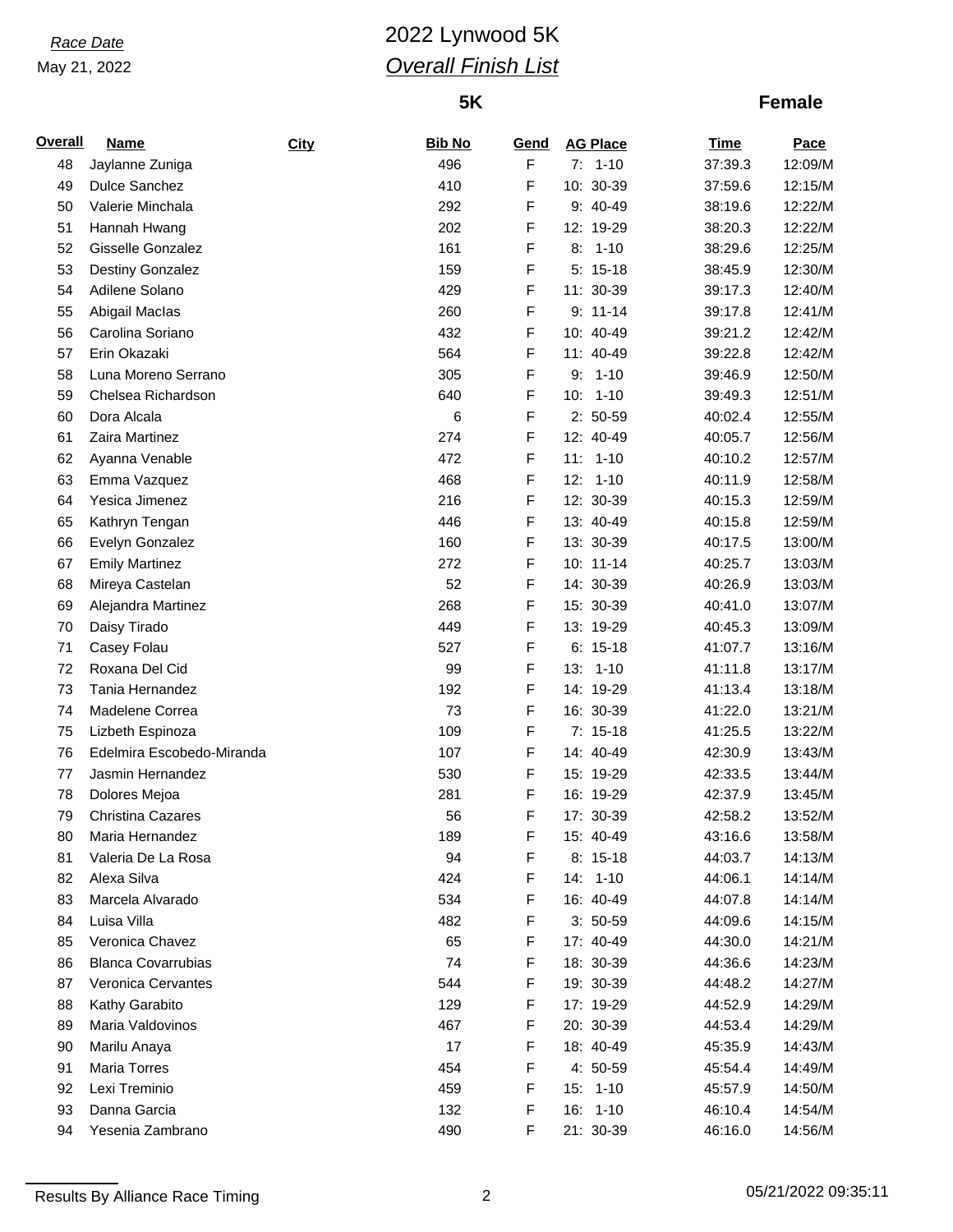# *Race Date* 2022 Lynwood 5K *Overall Finish List*

## **5K**

| <b>Overall</b> | <b>Name</b>              | City        | <b>Bib No</b> | Gend | <b>AG Place</b> | <b>Time</b>        | Pace    |
|----------------|--------------------------|-------------|---------------|------|-----------------|--------------------|---------|
| 95             | Elisa Zamora             |             | 491           | F    | 22: 30-39       | 46:20.4            | 14:57/M |
| 96             | Liliani Hernandez        |             | 188           | F    | $17: 1-10$      | 46:24.0            | 14:58/M |
| 97             | <b>Itzel Estanol</b>     |             | 504           | F    | 23: 30-39       | 46:26.4            | 14:59/M |
| 98             | Monica Flores            |             | 115           | F    | 19: 40-49       | 46:28.9            | 15:00/M |
| 99             | Evelyn Hernandez         |             | 185           | F    | 24: 30-39       | 46:38.3            | 15:03/M |
| 100            | Laura Bogarin            |             | 40            | F    | 18: 19-29       | 46:54.8            | 15:08/M |
| 101            | Alma Rubio               |             | 396           | F    | 20: 40-49       | 46:57.5            | 15:09/M |
| 102            | Alicia Velarde           |             | 471           | F    | 19: 19-29       | 47:04.5            | 15:11/M |
| 103            | <b>Briana Penuelas</b>   |             | 353           | F    | 18: 1-10        | 47:06.8            | 15:12/M |
| 104            | Aaliyah Sanchez          |             | 408           | F    | 19: 1-10        | 47:08.1            | 15:12/M |
| 105            | Mirna Paz                |             | 351           | F    | 21: 40-49       | 47:45.4            | 15:24/M |
| 106            | Alejandra Cruz           |             | 78            | F    | 25: 30-39       | 47:49.8            | 15:26/M |
| 107            | Jade Soto                |             | 438           | F    | $11: 11-14$     | 48:37.9            | 15:41/M |
| 108            | Haylee Sanches           |             | 407           | F    | 20: 19-29       | 48:40.5            | 15:42/M |
| 109            | <b>Blanca Quintero</b>   |             | 361           | F    | 26: 30-39       | 48:51.3            | 15:46/M |
| 110            | Itzayana Gonzalez        |             | 163           | F    | 20: 1-10        | 49:07.5            | 15:51/M |
| 111            | Maria Ram?rez            |             | 369           | F    | 22: 40-49       | 49:24.4            | 15:56/M |
| 112            | Norma Gonzalez           |             | 165           | F    | 21: 19-29       | 49:29.9            | 15:58/M |
| 113            | Lacey Lyons              |             | 256           | F    | 23: 40-49       | 49:40.7            | 16:02/M |
| 114            | Ana Gonzalez             |             | 156           | F    | 24: 40-49       | 49:41.6            | 16:02/M |
| 115            | Denise Maldonado         | MODESTO CA  | 263           | F    | 22: 19-29       | 49:47.8            | 16:04/M |
| 116            | Maria Ruiz               |             | 400           | F    | 5: 50-59        | 49:50.9            | 16:05/M |
| 117            | Veronica Xiomar Lozano   |             | 250           | F    | 27: 30-39       | 50:01.3            | 16:08/M |
| 118            | Rosa Alvarado            |             | 9             | F    | 1: 60-69        | 50:01.8            | 16:08/M |
| 119            | Miykal Lopez Lopez       |             | 240           | F    | 28: 30-39       | 50:04.8            | 16:09/M |
| 120            | Mayra Magana             |             | 262           | F    | 25: 40-49       | 50:05.4            | 16:09/M |
| 121            | Maria Medina             | El Monte CA | 537           | F    | $6: 50-59$      | 50:08.7            | 16:11/M |
| 122            | Samantha Guardado        |             | 585           | F    | $21: 1-10$      | 50:18.7            | 16:14/M |
| 123            | Claudia Camacho-Trejo    |             | 44            | F    | 29: 30-39       | 50:20.3            | 16:14/M |
| 124            | Sofia Arriaga            |             | 25            | F    | 12: 11-14       | 50:27.5            | 16:17/M |
| 125            | Ezra Lezama              |             | 227           | F    | 30: 30-39       | 50:42.4            | 16:21/M |
| 126            | Maria Galindo            |             | 126           | F    | 7: 50-59        | 50:42.6            | 16:22/M |
| 127            | Nau Lezama               |             | 228           | F    | 31: 30-39       | 50:48.7            | 16:23/M |
| 128            | <b>Francine Nannette</b> |             | 562           | F    | 32: 30-39       | 51:11.9            | 16:31/M |
| 129            | Gabriela Miranda         |             | 591           | F    | 23: 19-29       | 51:24.5            | 16:35/M |
| 130            | Alejandra Lizarraga      |             | 230           | F    | 33: 30-39       | 51:24.8            | 16:35/M |
| 131            | Evelin Valencia          |             | 597           | F    | 34: 30-39       |                    | 16:37/M |
| 132            |                          |             | 103           |      | 24: 19-29       | 51:30.7<br>51:31.6 | 16:37/M |
|                | Dalenys Diaz             |             |               | F    |                 |                    |         |
| 133            | Maricela Miranda         |             | 294           | F    | 25: 19-29       | 51:49.4            | 16:43/M |
| 134            | Odeth Martinez           |             | 635           | F    | 35: 30-39       | 51:55.3            | 16:45/M |
| 135            | Maria Martinez-Poulin    |             | 275           | F    | 8: 50-59        | 51:56.4            | 16:45/M |
| 136            | Myrna Garcia             |             | 138           | F    | 36: 30-39       | 52:01.5            | 16:47/M |
| 137            | Nancy Garcia             |             | 139           | F    | 37: 30-39       | 52:03.0            | 16:47/M |
| 138            | Daisy Garcia             |             | 131           | F    | 38: 30-39       | 52:04.3            | 16:48/M |
| 139            | Fergie Lara              |             | 224           | F    | 22: 1-10        | 53:07.9            | 17:08/M |
| 140            | Jay-Nean Lutu            |             | 255           | F    | 26: 19-29       | 53:11.0            | 17:09/M |
| 141            | Samantha Johnson         |             | 612           | F    | 13: 11-14       | 53:22.2            | 17:13/M |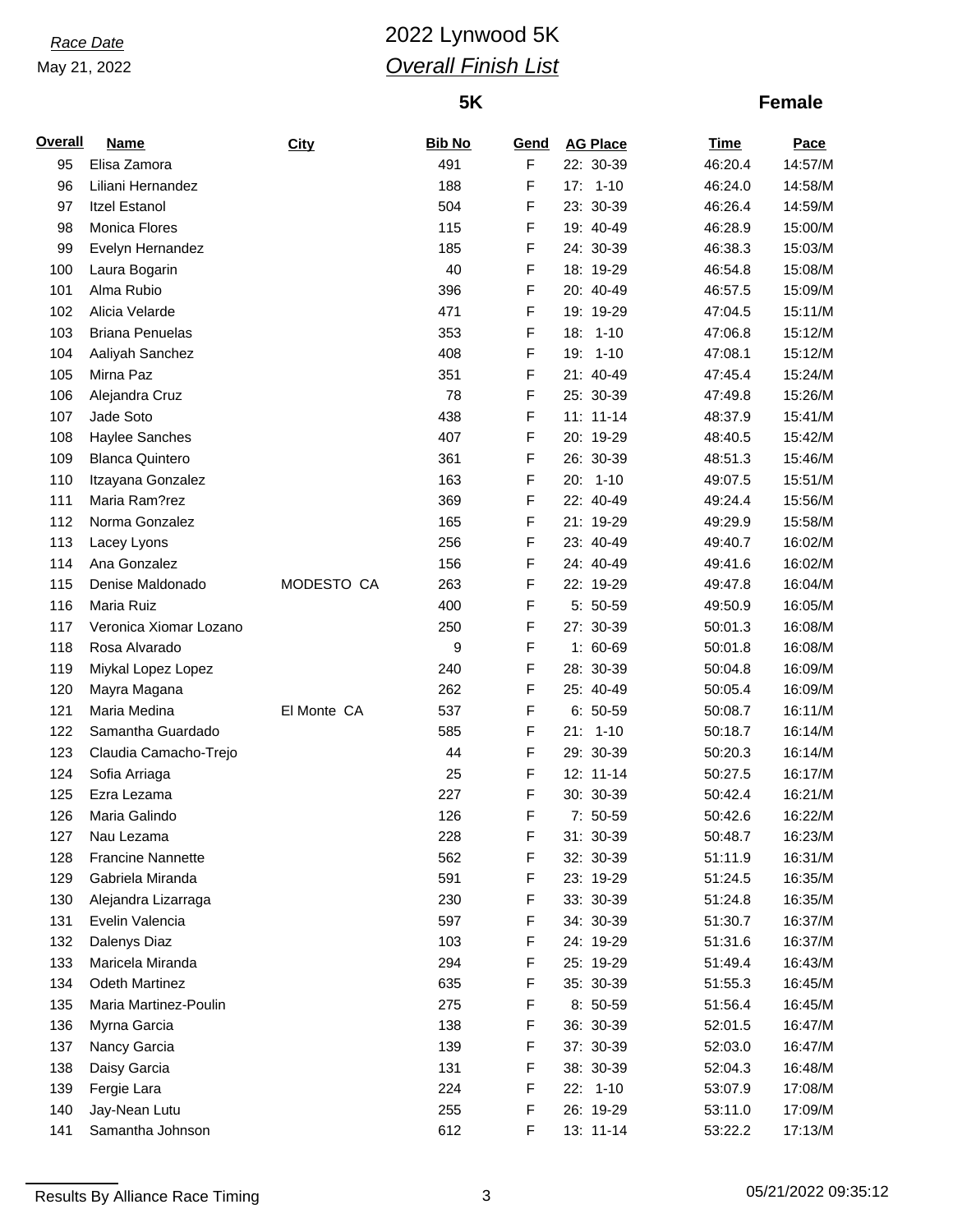# *Race Date* 2022 Lynwood 5K *Overall Finish List*

## **5K**

| <b>Overall</b> | <b>Name</b>              | City         | <b>Bib No</b>  | Gend | <b>AG Place</b> | <b>Time</b> | Pace    |
|----------------|--------------------------|--------------|----------------|------|-----------------|-------------|---------|
| 142            | Aileen Silva             |              | 423            | F    | $23: 1-10$      | 53:22.9     | 17:13/M |
| 143            | Martha Rodriguez         |              | 586            | F    | 26: 40-49       | 53:25.7     | 17:14/M |
| 144            | Sofia Ortez-Martinez     |              | 613            | F    | 24: 1-10        | 53:25.8     | 17:14/M |
| 145            | Jessenia Herrera         |              | 194            | F    | 39: 30-39       | 53:38.9     | 17:18/M |
| 146            | Myra Del Rosario         |              | 102            | F    | 27: 40-49       | 54:06.2     | 17:27/M |
| 147            | <b>Arlene Martinez</b>   |              | 633            | F    | 40: 30-39       | 54:06.5     | 17:27/M |
| 148            | <b>Denise Gonzales</b>   |              | 154            | F    | 2: 60-69        | 54:11.1     | 17:29/M |
| 149            | Cynthia Martinez         |              | 616            | F    | 28: 40-49       | 54:19.9     | 17:32/M |
| 150            | Jessica Nieto            | Santa Ana CA | 614            | F    | 41: 30-39       | 54:28.8     | 17:34/M |
| 151            | Sophia Mejia             |              | 280            | F    | 14: 11-14       | 54:30.3     | 17:35/M |
| 152            | Giselle Alvarado         |              | $\overline{7}$ | F    | 25: 1-10        | 54:36.6     | 17:37/M |
| 153            | Katty Rodriguez          |              | 387            | F    | 42: 30-39       | 54:37.5     | 17:37/M |
| 154            | Erica Fernandez          |              | 113            | F    | 27: 19-29       | 54:52.3     | 17:42/M |
| 155            | Dahlia Ramirez           |              | 362            | F    | 26: 1-10        | 55:07.4     | 17:47/M |
| 156            | Maria Lopez              |              | 238            | F    | $3:60-69$       | 55:08.4     | 17:47/M |
| 157            | Yen Ma Chan              |              | 631            | F    | 43: 30-39       | 55:10.1     | 17:48/M |
| 158            | Gabriela Cruz            |              | 81             | F    | 44: 30-39       | 55:13.1     | 17:49/M |
| 159            | Jasselle Mendoza         |              | 531            | F    | 27: 1-10        | 55:24.9     | 17:53/M |
| 160            | Martha Steinberger       |              | 442            | F    | 9: 50-59        | 55:25.3     | 17:53/M |
| 161            | Sophie Lopez             |              | 247            | F    | 28:<br>$1 - 10$ | 55:33.3     | 17:55/M |
| 162            | Sandra Lopez             |              | 245            | F    | 29: 40-49       | 55:33.5     | 17:55/M |
| 163            | Angelina Sanchez         |              | 409            | F    | $1 - 10$<br>29: | 55:35.7     | 17:56/M |
| 164            | Giselle Avila            |              | 29             | F    | 30:<br>$1 - 10$ | 55:38.9     | 17:57/M |
|                |                          |              | 46             | F    | 30: 40-49       |             | 17:58/M |
| 165            | Maggie Cardoza           |              |                |      |                 | 55:41.7     |         |
| 166            | Ximena Verduzco          |              | 477            | F    | $31: 1-10$      | 55:47.1     | 18:00/M |
| 167            | Karla Sanchez            |              | 415            | F    | 15: 11-14       | 56:01.2     | 18:04/M |
| 168            | Vianka Ramos             |              | 376            | F    | $32: 1-10$      | 56:01.4     | 18:04/M |
| 169            | Alice Ramos              |              | 372            | F    | 45: 30-39       | 56:03.9     | 18:05/M |
| 170            | Momi Ince                |              | 206            | F    | 1: 70-79        | 56:06.1     | 18:06/M |
| 171            | Beatriz Norzagaray       |              | 319            | F    | 46: 30-39       | 56:07.1     | 18:06/M |
| 172            | Denise Tejeda            |              | 445            | F    | 47: 30-39       | 56:10.6     | 18:07/M |
| 173            | <b>Maribel Martinez</b>  |              | 561            | F    | 31: 40-49       | 56:17.7     | 18:10/M |
| 174            | <b>Bianca Nunez</b>      |              | 321            | F    | 16: 11-14       | 56:27.0     | 18:13/M |
| 175            | Isabella Chavarin        |              | 63             | F    | 33: 1-10        | 56:30.5     | 18:14/M |
| 176            | Audrey German            |              | 143            | F    | 34: 1-10        | 56:30.8     | 18:14/M |
| 177            | Adriana Nunez            |              | 320            | F    | 48: 30-39       | 56:35.6     | 18:15/M |
| 178            | Sofia Rodriguez          |              | 390            | F    | 35: 1-10        | 56:40.2     | 18:17/M |
| 179            | Melany Rodriguez         |              | 388            | F    | 36: 1-10        | 56:45.4     | 18:19/M |
| 180            | Gisselle De La Rosa      |              | 91             | F    | 1:<br>$0 - 0$   | 56:45.9     | 18:19/M |
| 181            | Rosemillie Lopez         |              | 243            | F    | 32: 40-49       | 56:48.0     | 18:19/M |
| 182            | <b>Elizabeth Morales</b> |              | 300            | F    | 33: 40-49       | 56:49.0     | 18:20/M |
| 183            | Zeenaide Zuniga          |              | 497            | F    | $37: 1-10$      | 56:51.7     | 18:21/M |
| 184            | <b>Emily Garcia</b>      |              | 134            | F    | 34: 40-49       | 56:55.1     | 18:22/M |
| 185            | Delania Whitaker         |              | 486            | F    | 35: 40-49       | 56:58.1     | 18:23/M |
| 186            | Jacqueline Vazquez       |              | 469            | F    | 36: 40-49       | 56:58.5     | 18:23/M |
| 187            | Carol Robles             |              | 382            | F    | 37: 40-49       | 57:02.7     | 18:24/M |
| 188            | Sophia Valdez            |              | 466            | F    | 17: 11-14       | 57:11.4     | 18:27/M |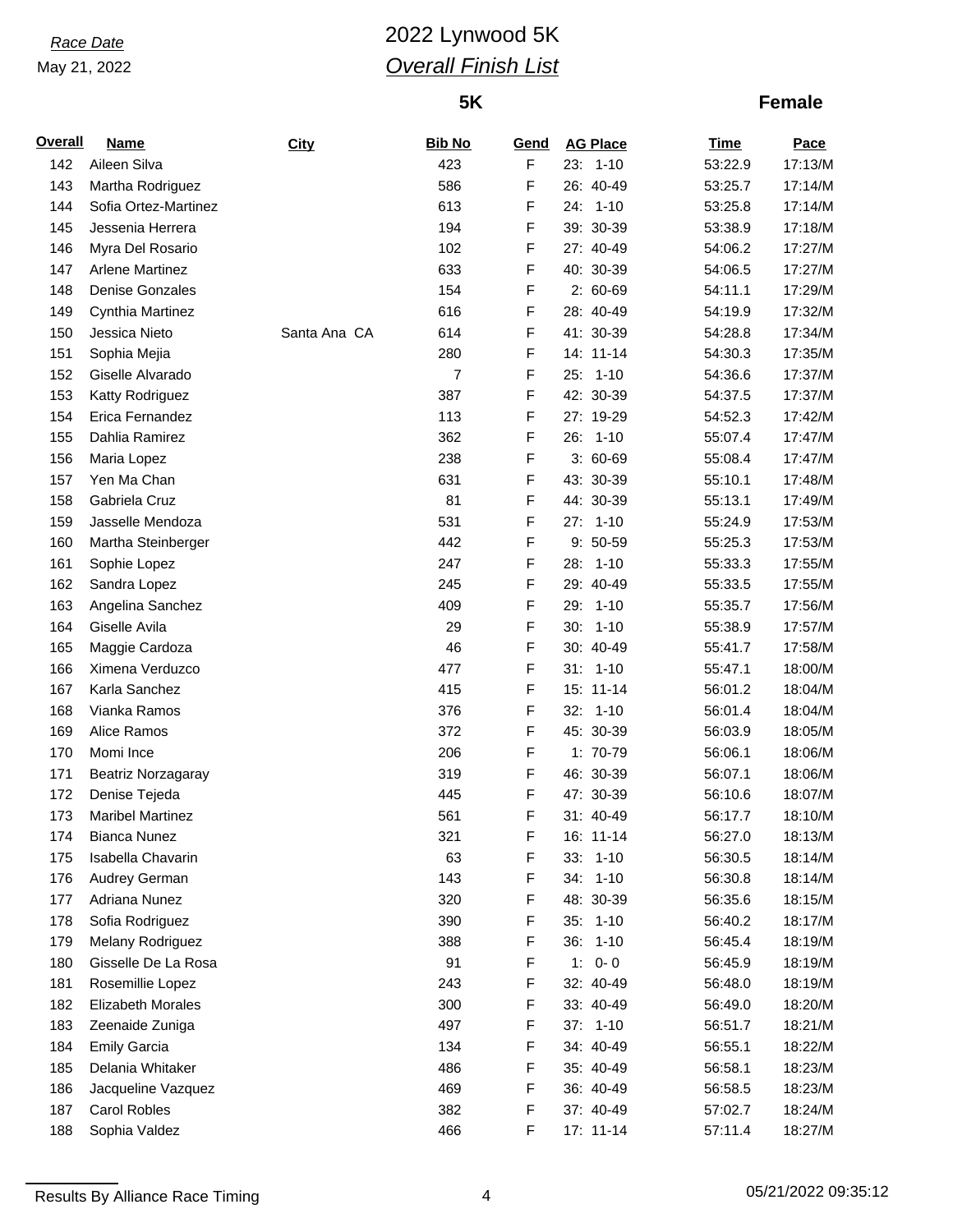# *Race Date* 2022 Lynwood 5K *Overall Finish List*

## **5K**

| <b>Overall</b> | <b>Name</b>                 | City       | <b>Bib No</b> | <b>Gend</b> | <b>AG Place</b> | <b>Time</b> | Pace    |
|----------------|-----------------------------|------------|---------------|-------------|-----------------|-------------|---------|
| 189            | Nancy Paredes               |            | 348           | F           | 49: 30-39       | 57:20.7     | 18:30/M |
| 190            | Ofelia Torres               |            | 514           | F           | 38: 40-49       | 57:35.8     | 18:35/M |
| 191            | Kimberly Kirkley            |            | 221           | F           | 39: 40-49       | 57:37.9     | 18:35/M |
| 192            | Luz Quinnell                |            | 513           | F           | 40: 40-49       | 57:38.1     | 18:36/M |
| 193            | Nancy Barboza               |            | 525           | F           | 50: 30-39       | 58:07.0     | 18:45/M |
| 194            | Anabel Vences               |            | 474           | F           | 51: 30-39       | 58:11.5     | 18:46/M |
| 195            | Abigail Cruz                |            | 77            | F           | 41: 40-49       | 58:12.3     | 18:47/M |
| 196            | Jorge Medina                |            | 278           | F           | 42: 40-49       | 58:15.8     | 18:48/M |
| 197            | Alma Castro                 |            | 55            | F           | 43: 40-49       | 58:16.6     | 18:48/M |
| 198            | Mayra Perez                 |            | 359           | F           | 44: 40-49       | 58:19.2     | 18:49/M |
| 199            | <b>Bertha Gomez</b>         |            | 145           | F           | 52: 30-39       | 58:19.5     | 18:49/M |
| 200            | Dalia Venegas               |            | 475           | F           | 45: 40-49       | 58:36.4     | 18:54/M |
| 201            | <b>Esther Tapia</b>         |            | 444           | F           | 10: 50-59       | 58:44.4     | 18:57/M |
| 202            | Deanna Martinez             |            | 270           | F           | 53: 30-39       | 59:03.1     | 19:03/M |
| 203            | Martha Arroyo               |            | 26            | F           | 46: 40-49       | 59:23.3     | 19:09/M |
| 204            | Adriana Sosa                |            | 433           | F           | 54: 30-39       | 59:50.4     | 19:18/M |
| 205            | Jaqueline Zarate            |            | 492           | F           | 55: 30-39       | 1:00:06.2   | 19:23/M |
| 206            | Monica Luna                 |            | 253           | F           | 11: 50-59       | 1:00:14.9   | 19:26/M |
| 207            | Lorraine Rodriguez          |            | 589           | F           | 12: 50-59       | 1:00:36.3   | 19:33/M |
| 208            | Onixa G                     |            | 124           | F           | 56: 30-39       | 1:00:37.2   | 19:33/M |
| 209            | Maria Munoz                 |            | 308           | F           | 57: 30-39       | 1:00:37.9   | 19:34/M |
| 210            | Valarie Bailey              |            | 34            | F           | 4: 60-69        | 1:00:43.2   | 19:35/M |
| 211            | Juanita Naranjo             |            | 313           | F           | 58: 30-39       | 1:00:43.9   | 19:35/M |
| 212            | Regina Gutierrez            |            | 178           | F           | 13: 50-59       | 1:00:44.5   | 19:36/M |
| 213            | Sandy Hernandez             |            | 191           | F           | 14: 50-59       | 1:00:53.3   | 19:39/M |
| 214            | Marjone Parsons             |            | 630           | F           | 5: 60-69        | 1:00:55.9   | 19:39/M |
| 215            | Martha Angelica Isaias      |            | 212           | F           | 47: 40-49       | 1:00:56.7   | 19:40/M |
| 216            | <b>Blanca Lizeth Isaias</b> |            | 211           | F           | 59: 30-39       | 1:00:57.0   | 19:40/M |
| 217            | Karina Ramirez              |            | 566           | F           | 60: 30-39       | 1:01:01.2   | 19:41/M |
| 218            | Scarlet Rodriguez           |            | 389           | F           | 38: 1-10        | 1:01:47.0   | 19:56/M |
| 219            | Carolina Rivas              |            | 379           | F           | 48: 40-49       | 1:01:54.7   | 19:58/M |
| 220            | Jessica Espinosa            |            | 108           | F           | 28: 19-29       | 1:01:58.9   | 20:00/M |
| 221            | Bonny Najar                 |            | 311           | F           | 61: 30-39       | 1:02:00.5   | 20:00/M |
| 222            | Margarita Soto              |            | 575           | F           | 39: 1-10        | 1:02:56.6   | 20:18/M |
| 223            | Mari Miranda                |            | 293           | F           | 49: 40-49       | 1:03:11.5   | 20:23/M |
| 224            | Yvonne Paul                 |            | 350           | F           | 15: 50-59       | 1:03:11.9   | 20:23/M |
| 225            | Erica Ramirez               | Lincoln CA | 363           | F           | 50: 40-49       | 1:03:12.3   | 20:23/M |
| 226            | Natalia Flores              | Sylmar CA  | 549           | F           | 51: 40-49       | 1:03:19.1   | 20:26/M |
| 227            | Laura Garcia                |            | 136           | F           | 16: 50-59       | 1:04:06.4   | 20:41/M |
| 228            | Marisol Ibarra              |            | 204           | F           | 52: 40-49       | 1:04:11.5   | 20:42/M |
| 229            | Edna Hernandez              |            | 517           | F           | 62: 30-39       | 1:04:12.1   | 20:43/M |
| 230            | Bertha Juarez               |            | 600           | F           | 53: 40-49       | 1:04:14.0   | 20:43/M |
| 231            | Krecyte Villarreal          |            | 484           | F           | 63: 30-39       | 1:04:21.5   | 20:46/M |
| 232            | Rosalba Hern?ndez           |            | 193           | F           | 17: 50-59       | 1:04:46.1   | 20:54/M |
| 233            | Letitia Castillo            |            | 54            | F           | 54: 40-49       | 1:05:44.9   | 21:13/M |
| 234            | Maria Rivas                 |            | 380           | F           | 55: 40-49       | 1:05:45.9   | 21:13/M |
| 235            | Isabel Garcia               |            | 590           | F           | 18: 50-59       | 1:05:50.1   | 21:14/M |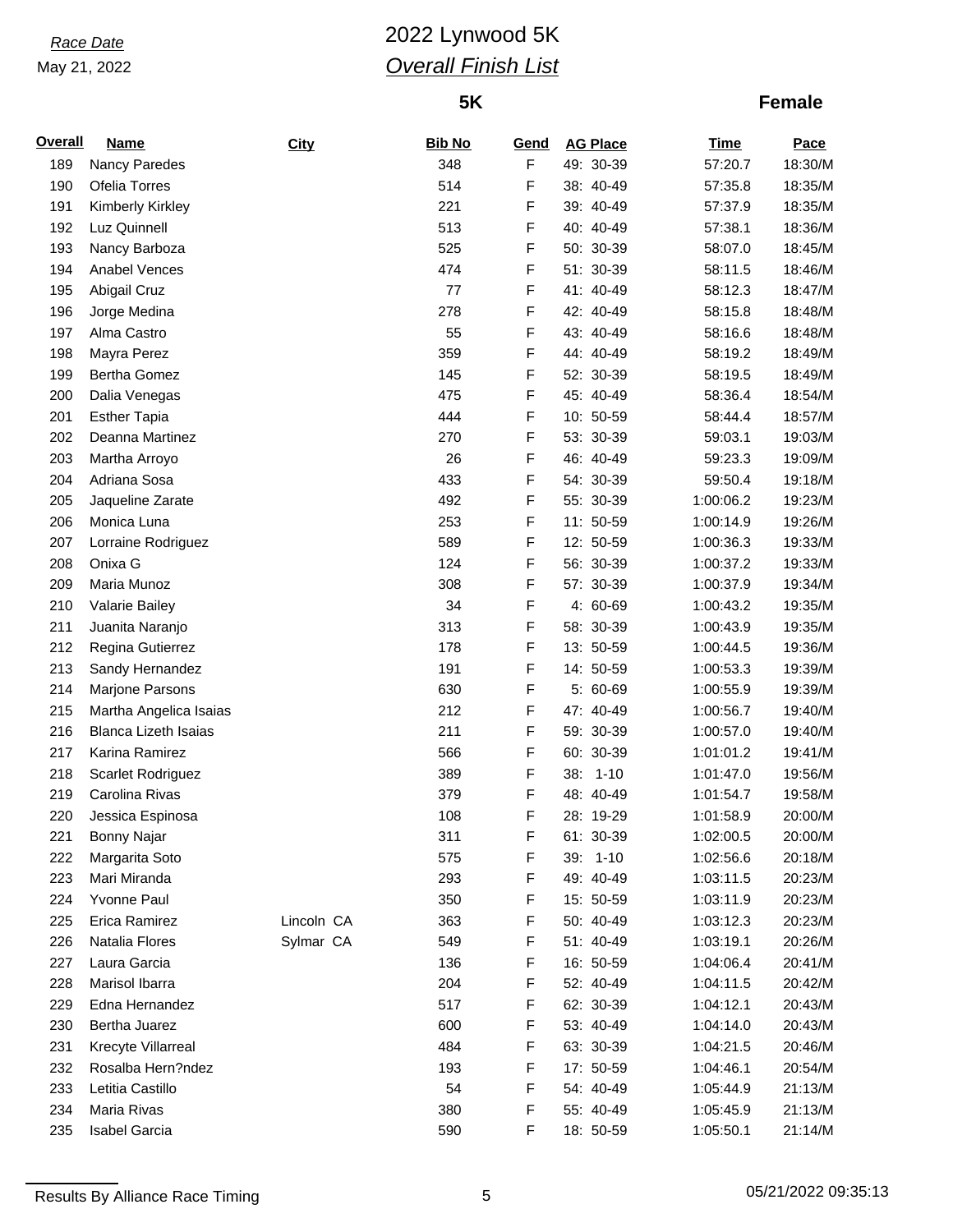# *Race Date* 2022 Lynwood 5K *Overall Finish List*

## **5K**

| Overall | <b>Name</b>               | <b>City</b> | <b>Bib No</b> | Gend | <b>AG Place</b> | Time      | Pace    |
|---------|---------------------------|-------------|---------------|------|-----------------|-----------|---------|
| 236     | Crystal Tapia             |             | 570           | F    | 56: 40-49       | 1:06:50.1 | 21:34/M |
| 237     | Marlene Oviedo            |             | 623           | F    | 64: 30-39       | 1:08:09.7 | 21:59/M |
| 238     | Nancy Vigil               |             | 480           | F    | 19: 50-59       | 1:08:12.8 | 22:00/M |
| 239     | <b>Christina Martinez</b> |             | 269           | F    | $20:50-59$      | 1:08:13.3 | 22:00/M |
| 240     | Cindy Arias Zepeda        |             | 23            | F    | 65: 30-39       | 1:08:34.2 | 22:07/M |
| 241     | Karla Orellana            |             | 332           | F    | 66: 30-39       | 1:09:30.8 | 22:25/M |
|         |                           |             |               |      |                 |           |         |

Results By Alliance Race Timing 6 05/21/2022 09:35:13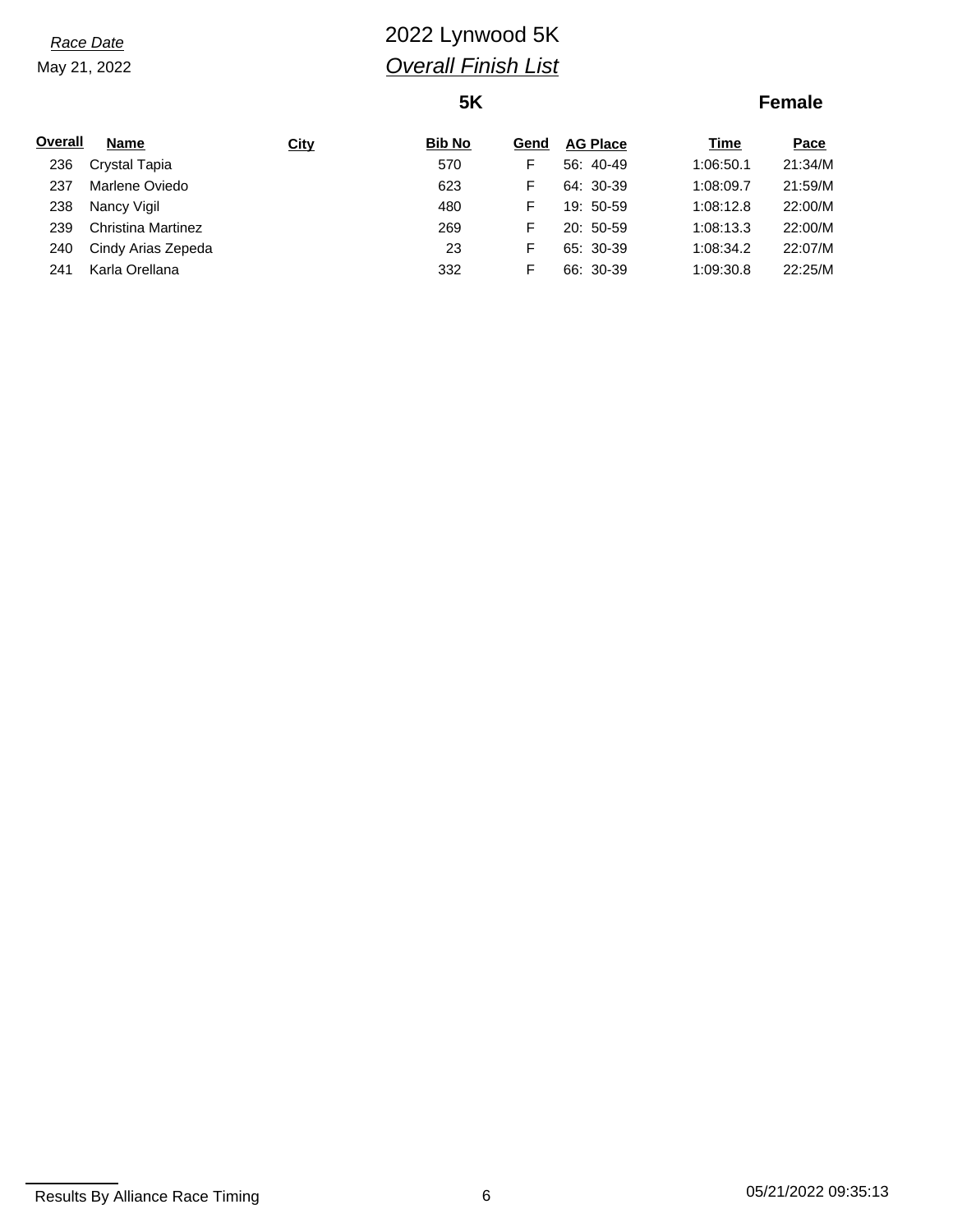# *Race Date* 2022 Lynwood 5K *Overall Finish List*

## **5K**

| <b>Overall</b> | <b>Name</b>                | City          | <b>Bib No</b> | Gend | <b>AG Place</b> | <u>Time</u> | Pace   |
|----------------|----------------------------|---------------|---------------|------|-----------------|-------------|--------|
| 1              | Juan Paredes               |               | 596           | M    | 1: 30-39        | 16:07.5     | 5:12/M |
| 2              | Andrew Verdin              |               | 476           | M    | 1: 19-29        | 18:30.1     | 5:58/M |
| 3              | Anthony Villanueva         |               | 483           | M    | 2: 19-29        | 18:46.4     | 6:03/M |
| 4              | <b>Edwin Matias</b>        |               | 601           | M    | $1: 15-18$      | 18:55.4     | 6:06/M |
| 5              | Rodrigo Ayala              |               | 33            | M    | 2: 30-39        | 19:28.9     | 6:17/M |
| 6              | Andres Mvrillo             |               | 610           | M    | $2: 15-18$      | 19:33.1     | 6:18/M |
| 7              | Erik Almendares            |               | 598           | M    | 3: 19-29        | 19:42.7     | 6:22/M |
| 8              | Jimmy Ortega               | South Gate CA | 510           | M    | 3: 30-39        | 20:32.5     | 6:38/M |
| 9              | <b>Fredy Antonio</b>       |               | 19            | M    | 4: 19-29        | 20:40.4     | 6:40/M |
| 10             | Jimmy Gallardo             |               | 127           | M    | 5: 19-29        | 21:00.5     | 6:47/M |
| 11             | Guillermo Ramirez          |               | 594           | M    | $1: 40-49$      | 21:33.1     | 6:57/M |
| 12             | Alejandro Zapata           |               | 605           | M    | $1: 11 - 14$    | 21:38.5     | 6:59/M |
| 13             | Andres Flores Aguvo        |               | 608           | M    | $3: 15-18$      | 22:22.3     | 7:13/M |
| 14             | Henry Noj                  |               | 315           | M    | 2: 40-49        | 22:35.6     | 7:17/M |
| 15             | Luis Reyes                 |               | 606           | M    | 4: 15-18        | 22:54.1     | 7:23/M |
| 16             | Yuvanni Vielma             |               | 479           | M    | 6: 19-29        | 22:57.9     | 7:24/M |
| 17             | Leon Lopez                 |               | 236           | M    | 4: 30-39        | 23:00.1     | 7:25/M |
| 18             | Claudio Aguilar            |               | 2             | M    | $2: 11-14$      | 23:03.5     | 7:26/M |
| 19             | Angel Zavala               |               | 493           | M    | $5: 15-18$      | 23:04.0     | 7:26/M |
| 20             | Austin Jimenez             |               | 602           | M    | $6: 15-18$      | 23:09.2     | 7:28/M |
| 21             | Alfredo Crossman-Chavez Jr |               | 582           | M    | 5: 30-39        | 23:11.0     | 7:29/M |
| 22             | Geovanni Jimenez           |               | 215           | M    | $3: 11-14$      | 23:19.3     | 7:31/M |
| 23             | Jose Trejo                 |               | 456           | M    | $3: 40-49$      | 23:40.4     | 7:38/M |
| 24             | Andy Vargas                |               | 603           | M    | $7: 15-18$      | 23:43.4     | 7:39/M |
| 25             | Juan Rodriguez             |               | 587           | M    | 6: 30-39        | 23:43.9     | 7:39/M |
| 26             | Jahmal Corner              |               | 71            | M    | 7: 30-39        | 23:58.8     | 7:44/M |
| 27             | <b>Gabriel Gomez</b>       |               | 573           | M    | 4: 40-49        | 24:02.6     | 7:45/M |
| 28             | William Gonzalez           |               | 171           | M    | 5: 40-49        | 24:10.0     | 7:48/M |
| 29             | Eli Sanchez                |               | 411           | M    | $1 - 10$<br>1:  | 24:17.9     | 7:50/M |
| 30             | Cesar Vanmra               |               | 604           | M    | $4: 11-14$      | 24:19.4     | 7:51/M |
| 31             | Ernie Hernandez            |               | 184           | M    | $6: 40-49$      | 24:28.4     | 7:54/M |
| 32             | Esvin Antonio              |               | 642           | M    | $8: 15-18$      | 24:44.2     | 7:59/M |
|                | Alfred Gonzalez            |               | 155           | M    | 2:<br>$1 - 10$  | 24:45.2     | 7:59/M |
| 33             |                            |               | 338           |      | 7: 40-49        |             |        |
| 34             | Omar Ortega                |               |               | M    |                 | 25:00.0     | 8:04/M |
| 35             | Martin Zambrano            |               | 592           | M    | 7: 19-29        | 25:11.2     | 8:07/M |
| 36             | Eduardo Lopez              |               | 557           | M    | 8: 19-29        | 25:11.2     | 8:07/M |
| 37             | <b>Frank Ornelas</b>       |               | 334           | M    | 8: 40-49        | 25:18.4     | 8:10/M |
| 38             | Juan Nevarez               |               | 512           | M    | 9: 40-49        | 25:27.1     | 8:13/M |
| 39             | Mark Rollice               |               | 393           | M    | $1: 50-59$      | 25:27.9     | 8:13/M |
| 40             | Carlos Gomez               |               | 146           | M    | 8: 30-39        | 26:33.5     | 8:34/M |
| 41             | Kevin Urrea                |               | 462           | M    | $9: 15-18$      | 26:33.8     | 8:34/M |
| 42             | Jose Vielma                |               | 478           | M    | 9: 19-29        | 26:35.1     | 8:35/M |
| 43             | Kayden Mendez              |               | 285           | M    | $5: 11-14$      | 26:42.8     | 8:37/M |
| 44             | <b>Christian Cordts</b>    |               | 546           | M    | $2: 50-59$      | 26:46.5     | 8:38/M |
| 45             | Tino Mendoza               |               | 288           | M    | 10: 19-29       | 27:26.0     | 8:51/M |
| 46             | Emiliano Gomez             |               | 148           | M    | 10: 15-18       | 27:26.3     | 8:51/M |
| 47             | Manuel Estrada             |               | 111           | M    | 11: 19-29       | 27:26.6     | 8:51/M |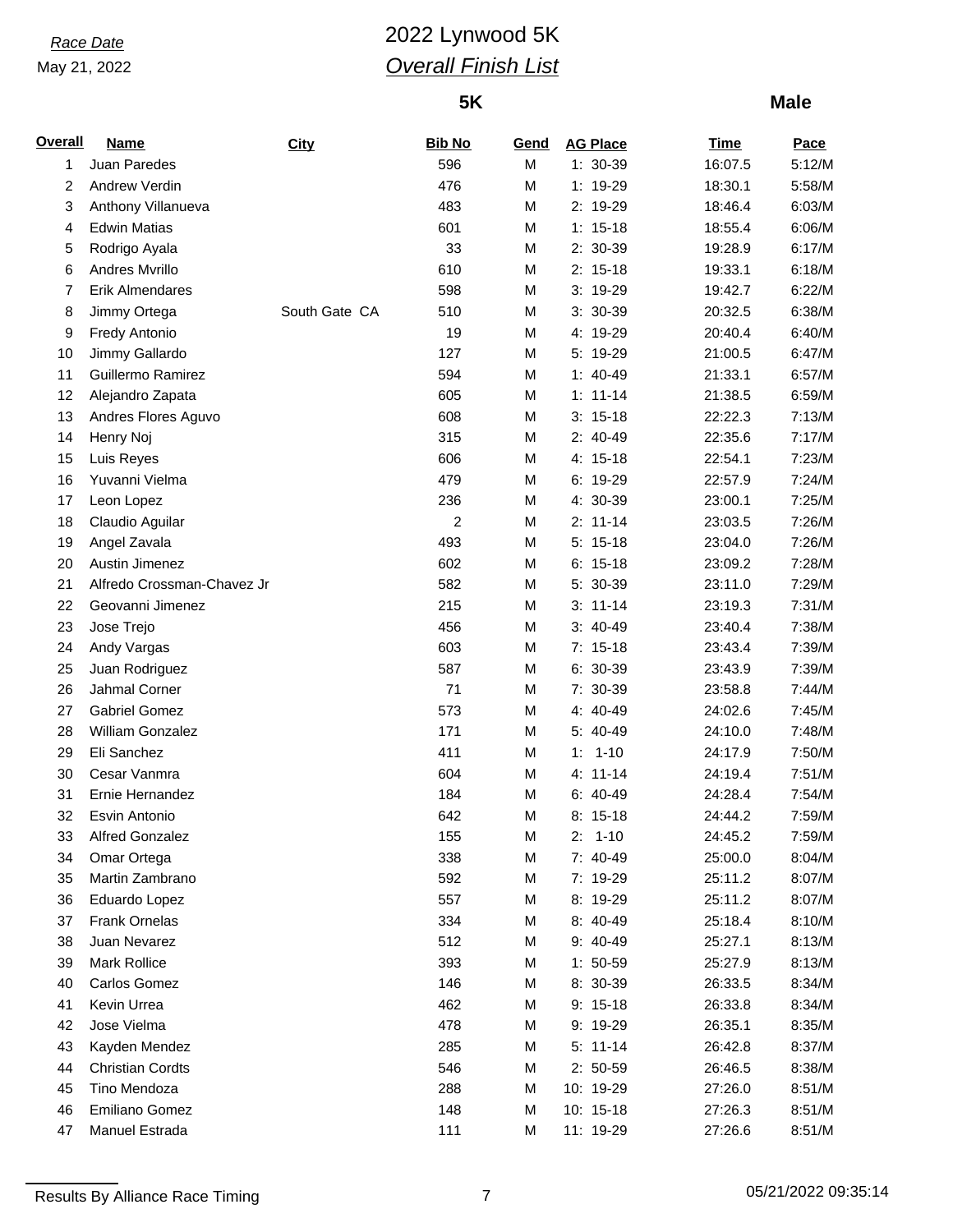## *Race Date* 2022 Lynwood 5K *Overall Finish List*

## **5K**

| <b>Overall</b> | <b>Name</b>             | <b>City</b> | <b>Bib No</b> | <u>Gend</u> | <b>AG Place</b> | <b>Time</b> | Pace    |
|----------------|-------------------------|-------------|---------------|-------------|-----------------|-------------|---------|
| 48             | <b>Hector Banuelos</b>  |             | 542           | M           | 9: 30-39        | 27:31.8     | 8:53/M  |
| 49             | Hugo Aquino             |             | 539           | M           | 10: 40-49       | 27:46.6     | 8:58/M  |
| 50             | Patrick Garcia          |             | 140           | M           | 12: 19-29       | 27:48.7     | 8:58/M  |
| 51             | Kevin Mayoral           |             | 277           | M           | $3: 1-10$       | 27:57.7     | 9:01/M  |
| 52             | Benjamin Luna           |             | 252           | M           | 10: 30-39       | 28:01.5     | 9:02/M  |
| 53             | David Ramirez Sr.       |             | 371           | M           | 1: 60-69        | 28:01.6     | 9:02/M  |
| 54             | Cesar Salazar           |             | 404           | M           | 11: 40-49       | 28:25.4     | 9:10/M  |
| 55             | Manual Lozano           |             | 615           | M           | 2: 60-69        | 28:59.6     | 9:21/M  |
| 56             | <b>Mark Flores</b>      |             | 528           | M           | $3: 50-59$      | 29:02.2     | 9:22/M  |
| 57             | Guillermo J De La Rosa  |             | 93            | M           | 13: 19-29       | 29:10.6     | 9:25/M  |
| 58             | <b>Felix Salas</b>      |             | 403           | M           | $6: 11-14$      | 29:11.1     | 9:25/M  |
| 59             | <b>Brandon Palacios</b> |             | 342           | M           | $7: 11-14$      | 29:14.8     | 9:26/M  |
| 60             | Cesar Guillinta         |             | 176           | M           | 4: 50-59        | 29:16.3     | 9:27/M  |
| 61             | <b>Erwin Castillo</b>   |             | 638           | M           | 14: 19-29       | 29:17.9     | 9:27/M  |
| 62             | Oscar Montano           |             | 298           | M           | 15: 19-29       | 29:27.8     | 9:30/M  |
| 63             | Jorge Casanova          |             | 599           | M           | 11: 30-39       | 29:59.7     | 9:41/M  |
| 64             | Esteban Noriega         |             | 318           | M           | 12: 30-39       | 30:12.5     | 9:45/M  |
| 65             | Jose Torres             |             | 522           | M           | 12: 40-49       | 30:14.3     | 9:45/M  |
| 66             | Andrew Calloway-Moore   |             | 43            | M           | 13: 30-39       | 30:14.9     | 9:45/M  |
| 67             | Alejandro Avila         |             | 27            | M           | 14: 30-39       | 30:17.8     | 9:46/M  |
| 68             | Oscar Vazquez           |             | 470           | M           | $4: 1-10$       | 30:20.3     | 9:47/M  |
| 69             | <b>Erick Paredes</b>    |             | 345           | M           | 15: 30-39       | 30:23.8     | 9:48/M  |
| 70             | <b>Gregory Fromm</b>    |             | 121           | M           | 13: 40-49       | 30:24.0     | 9:48/M  |
| 71             | Guillermo De La Rosa    |             | 92            | M           | 14: 40-49       | 30:27.8     | 9:50/M  |
| 72             | Juan Ochoa              |             | 325           | M           | 15: 40-49       | 31:18.9     | 10:06/M |
| 73             | Ismael Gonzalez         |             | 162           | M           | 16: 40-49       | 31:20.6     | 10:07/M |
| 74             | Jack Beltran            |             | 628           | M           | 5:<br>$1 - 10$  | 31:20.6     | 10:07/M |
| 75             | James Amastal           |             | 16            | M           | $8: 11-14$      | 31:26.4     | 10:09/M |
| 76             | Pat Sprengel            |             | 578           | M           | 5: 50-59        | 31:35.7     | 10:12/M |
| 77             | William Carranza        |             | 47            | M           | 16: 30-39       | 31:48.7     | 10:16/M |
| 78             | Guillermo Gomez         |             | 150           | M           | $9: 11-14$      | 31:52.5     | 10:17/M |
| 79             | lan Garcia              |             | 576           | М           | 11: 15-18       | 31:56.7     | 10:18/M |
| 80             | Matthew Trejo           |             | 457           | М           | 10: 11-14       | 32:01.5     | 10:20/M |
| 81             | Erie French             |             | 625           | M           | 16: 19-29       | 32:01.5     | 10:20/M |
| 82             | Jack Lopez Rodriguez    |             | 249           | M           | $11: 11-14$     | 32:04.0     | 10:21/M |
| 83             | Mario Alvarez           |             | 14            | M           | 12: 11-14       | 32:04.3     | 10:21/M |
| 84             | Oscar Chavez            |             | 64            | M           | $6: 1-10$       | 32:05.5     | 10:21/M |
| 85             | Eyvar Lopez             |             | 521           | M           | 17: 30-39       | 32:30.7     | 10:29/M |
| 86             | Jaime Ramirez           |             | 364           | M           | 18: 30-39       | 32:31.5     | 10:30/M |
| 87             | Pablo Gamarro           |             | 551           | M           | 12: 15-18       | 32:34.2     | 10:30/M |
| 88             | Joaquin Arredond        |             | 636           | M           | $7: 1-10$       | 32:43.4     | 10:33/M |
| 89             | Daniel Soto             |             | 436           | M           | $1 - 10$<br>8:  | 32:56.4     | 10:38/M |
| 90             | Sergio Martinez         |             | 560           | М           | $9: 1-10$       | 33:01.2     | 10:39/M |
| 91             | Mario Cardenas          |             | 45            | M           | $6: 50-59$      | 33:13.5     | 10:43/M |
| 92             | Cole Karr               |             | 219           | M           | 19: 30-39       | 33:14.3     | 10:43/M |
| 93             | Carlos Arreola          |             | 24            | M           | 17: 19-29       | 33:18.1     | 10:45/M |
| 94             | Fabian Barajas          |             | 35            | М           | 18: 19-29       | 33:23.2     | 10:46/M |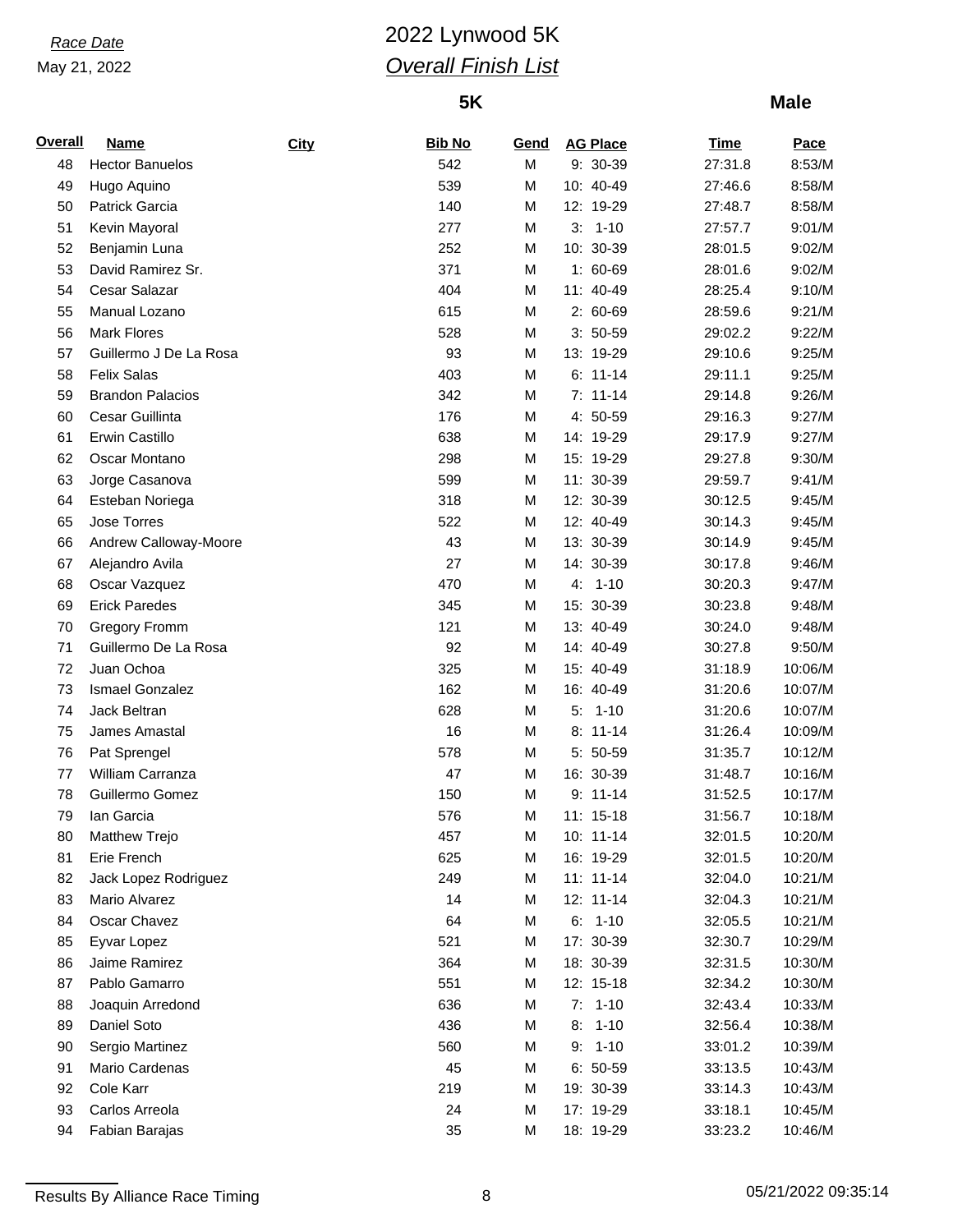## *Race Date* 2022 Lynwood 5K *Overall Finish List*

## **5K**

| <b>Overall</b> | <b>Name</b>              | City | <b>Bib No</b> | Gend | <b>AG Place</b> | <b>Time</b> | Pace    |
|----------------|--------------------------|------|---------------|------|-----------------|-------------|---------|
| 95             | <b>Christopher Ortiz</b> |      | 339           | M    | 20: 30-39       | 33:23.9     | 10:46/M |
| 96             | Alexander Gabriel        |      | 125           | M    | 19: 19-29       | 33:24.1     | 10:47/M |
| 97             | Sebastian Martinez       |      | 559           | M    | $1 - 10$<br>10: | 33:28.5     | 10:48/M |
| 98             | Alexander Verduzco       |      | 571           | M    | $11: 1-10$      | 33:36.5     | 10:51/M |
| 99             | Jerry Gastelum           |      | 553           | M    | 20: 19-29       | 33:43.2     | 10:53/M |
| 100            | Nelson Alvarez           |      | 15            | M    | 7: 50-59        | 33:55.8     | 10:57/M |
| 101            | Armando Soto Osuna       |      | 441           | M    | 8: 50-59        | 34:00.4     | 10:58/M |
| 102            | Jorge Rodriguez          |      | 386           | M    | 9: 50-59        | 34:01.8     | 10:59/M |
| 103            | Jos? Meza                |      | 291           | M    | $3:60-69$       | 34:02.7     | 10:59/M |
| 104            | Daniel Aguirre           |      | 5             | M    | $12: 1-10$      | 34:09.4     | 11:01/M |
| 105            | Jacob Avila              |      | 30            | M    | 13: 11-14       | 34:10.7     | 11:02/M |
| 106            | Julian Sanchez           |      | 414           | M    | 14: 11-14       | 34:15.4     | 11:03/M |
| 107            | Armando Gomez            |      | 532           | M    | 17: 40-49       | 34:21.2     | 11:05/M |
| 108            | Maximiliano Garcia       |      | 137           | M    | 15: 11-14       | 34:32.2     | 11:08/M |
| 109            | Kaly Cobian              |      | 70            | M    | $13: 1-10$      | 34:38.5     | 11:11/M |
| 110            | Juan Moya                |      | 580           | M    | 21: 30-39       | 34:57.3     | 11:17/M |
| 111            | Eduardo Gomez            |      | 147           | M    | 13: 15-18       | 34:58.0     | 11:17/M |
| 112            | <b>Tony Gonzalez</b>     |      | 169           | M    | 18: 40-49       | 34:58.7     | 11:17/M |
| 113            | Joaquin Paredes          |      | 346           | M    | 19: 40-49       | 35:04.7     | 11:19/M |
| 114            | Gustavo Hernandez        |      | 186           | M    | 22: 30-39       | 35:05.2     | 11:19/M |
| 115            | <b>Carlos Gallegos</b>   |      | 128           | M    | 23: 30-39       | 35:05.3     | 11:19/M |
| 116            | Gabriel Urbano           |      | 460           | M    | 16: 11-14       | 35:06.0     | 11:19/M |
| 117            | Evan Mosley              |      | 306           | M    | 20: 40-49       | 35:09.7     | 11:21/M |
| 118            | Angel Olivarez           |      | 328           | M    | 14: 1-10        | 35:09.8     | 11:21/M |
| 119            | Kevin Sintzun            |      | 426           | M    | 24: 30-39       | 35:38.3     | 11:30/M |
| 120            | Diego Ignacio Villa      |      | 481           | M    | 14: 15-18       | 35:47.2     | 11:33/M |
| 121            | Carlos Iniguez           |      | 207           | M    | 25: 30-39       | 35:52.2     | 11:34/M |
| 122            | Jose MacEdo              |      | 259           | M    | 21: 40-49       | 36:04.7     | 11:38/M |
| 123            | <b>Bryan Carrillo</b>    |      | 48            | M    | 15: 15-18       | 36:09.2     | 11:40/M |
| 124            | Abel MacEdo              |      | 258           | M    | $17: 11-14$     | 36:10.7     | 11:40/M |
| 125            | Saul Rodriguez           |      | 622           | M    | 21: 19-29       | 36:41.8     | 11:50/M |
| 126            | Erick Rivera             |      | 381           | M    | 18: 11-14       | 36:45.3     | 11:51/M |
| 127            | Emiliano Gomora-Camacho  |      | 153           | М    | 15: 1-10        | 36:50.2     | 11:53/M |
| 128            | Julian Del Real-Calleros |      | 101           | M    | 26: 30-39       | 36:58.8     | 11:56/M |
| 129            | Pedro Domingiez          |      | 609           | M    | 16: 15-18       | 37:18.6     | 12:02/M |
| 130            | Rafael Cruz              |      | 86            | M    | 19: 11-14       | 37:19.8     | 12:03/M |
| 131            | Julio Samano             |      | 405           | M    | 27: 30-39       | 37:26.5     | 12:05/M |
| 132            | Rafael Cruz              |      | 87            | M    | 28: 30-39       | 37:29.6     | 12:06/M |
| 133            | Gustavo Beltran          |      | 627           | M    | 29: 30-39       | 37:31.4     | 12:06/M |
| 134            | Juan Rosales             |      | 395           | M    | 22: 40-49       | 37:40.9     | 12:09/M |
| 135            | Juan Legaspi             |      | 226           | M    | 23: 40-49       | 37:41.1     | 12:09/M |
| 136            | Juan Barajas             |      | 36            | M    | 24: 40-49       | 37:44.1     | 12:10/M |
| 137            | Michael Soto             |      | 439           | M    | 22: 19-29       | 38:21.1     | 12:22/M |
| 138            | Juan Gonzalez            |      | 164           | M    | 23: 19-29       | 38:28.6     | 12:25/M |
| 139            | <b>Brian Limon</b>       |      | 229           | M    | 30: 30-39       | 39:17.0     | 12:40/M |
| 140            | Brandon Moreno Serrano   |      | 304           | M    | 16: 1-10        | 39:47.4     | 12:50/M |
| 141            | Donal Richardson         |      | 641           | М    | 31: 30-39       | 39:53.2     | 12:52/M |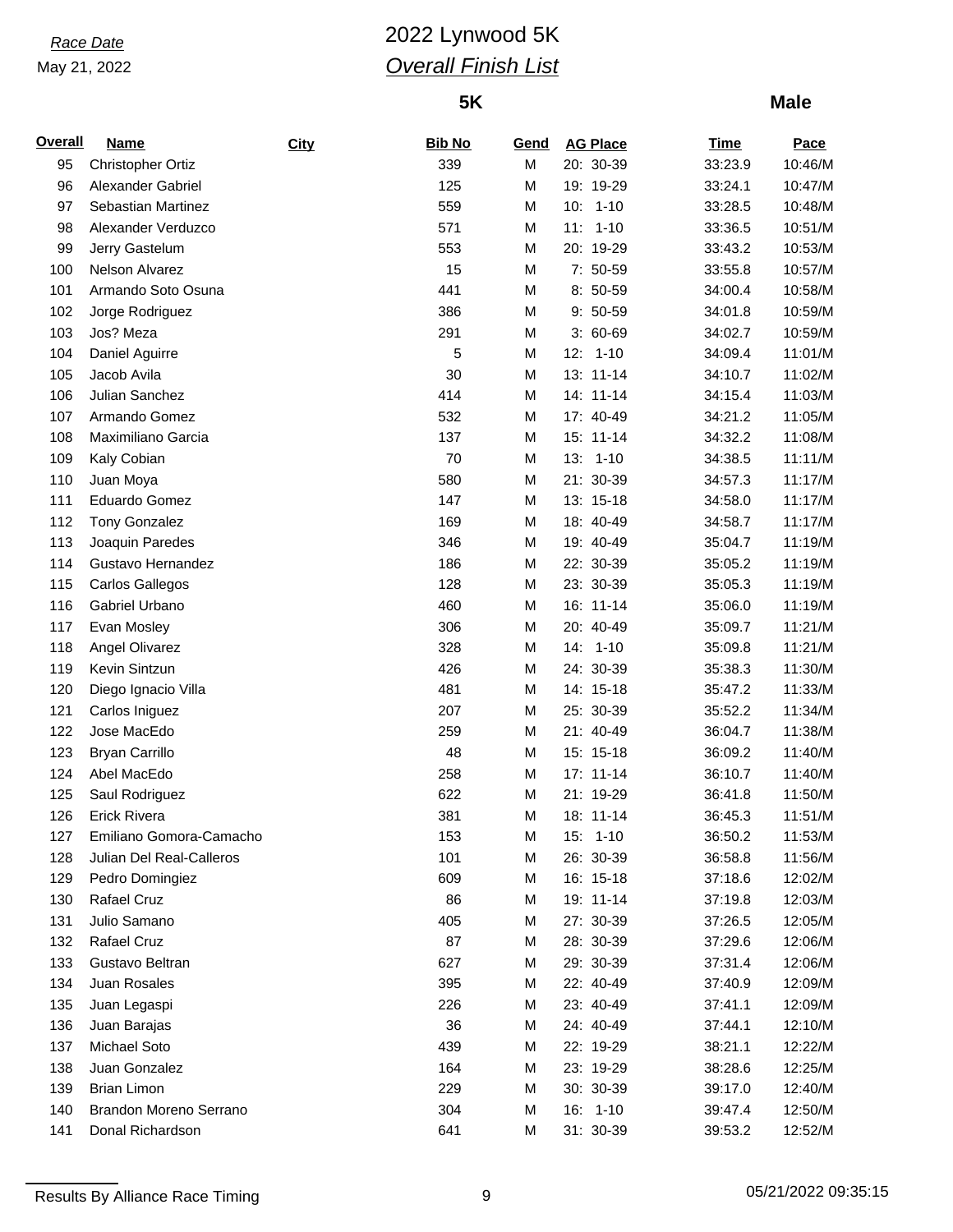# *Race Date* 2022 Lynwood 5K *Overall Finish List*

## **5K**

| <b>Overall</b> | <b>Name</b>                | City        | <b>Bib No</b> | Gend   | <b>AG Place</b> | <b>Time</b> | Pace    |
|----------------|----------------------------|-------------|---------------|--------|-----------------|-------------|---------|
| 142            | Fernando V Flores          |             | 114           | M      | 25: 40-49       | 40:06.6     | 12:56/M |
| 143            | Kaiden Chinvejakitvanich   |             | 67            | M      | $17: 1-10$      | 40:11.4     | 12:58/M |
| 144            | Shelton Venable            |             | 473           | М      | 24: 19-29       | 40:12.3     | 12:58/M |
| 145            | Edgar Iniguez              |             | 208           | M      | 32: 30-39       | 40:25.0     | 13:02/M |
| 146            | <b>Arthur Head</b>         |             | 181           | M      | 26: 40-49       | 40:29.2     | 13:04/M |
| 147            | Mike Jones                 |             | 556           | M      | 4: 60-69        | 40:54.8     | 13:12/M |
| 148            | <b>Richard Son</b>         |             | 431           | М      | 33: 30-39       | 41:01.1     | 13:14/M |
| 149            | Kelvin Oluoha              |             | 330           | М      | 34: 30-39       | 41:02.3     | 13:14/M |
| 150            | Cristian Pelayo            |             | 352           | M      | 25: 19-29       | 41:26.8     | 13:22/M |
| 151            | Eriberto Rodriguez         |             | 567           | M      | 5: 60-69        | 41:29.1     | 13:23/M |
| 152            | Diego Argueta              |             | 22            | М      | 18: 1-10        | 41:43.8     | 13:28/M |
| 153            | Ezequiel Argeta            |             | 21            | М      | 35: 30-39       | 41:45.8     | 13:28/M |
| 154            | Michael Munoz              |             | 309           | M      | 19: 1-10        | 42:28.2     | 13:42/M |
| 155            | Rafael Gonzalez            |             | 166           | М      | 36: 30-39       | 42:30.4     | 13:43/M |
| 156            | Miguel Munoz               |             | 310           | М      | 37: 30-39       | 42:31.6     | 13:43/M |
| 157            | Kevin De La Torre Quintero |             | 95            | М      | 20: 1-10        | 42:33.1     | 13:44/M |
| 158            | <b>Andy Martinez</b>       |             | 619           | M      | 21:<br>$1 - 10$ | 42:33.5     | 13:44/M |
| 159            | <b>Nicholas Cazares</b>    |             | 57            | M      | 22:<br>$1 - 10$ | 42:34.7     | 13:44/M |
| 160            | Daniel Rojo                |             | 392           | M      | 23:<br>$1 - 10$ | 42:35.2     | 13:44/M |
| 161            | Martin Miranda Jr.         |             | 295           | M      | 26: 19-29       | 42:38.2     | 13:45/M |
| 162            | Jose Padilla               |             | 341           | M      | 27: 40-49       | 42:48.0     | 13:48/M |
| 163            | Pablo Cruz                 |             | 85            | M      | 38: 30-39       | 43:02.5     | 13:53/M |
| 164            | Francisco De La Rosa       |             | 89            | M      | 1: 70-79        | 43:42.7     | 14:06/M |
| 165            | Angel Perez                |             | 355           | М      | 20: 11-14       | 43:52.5     | 14:09/M |
| 166            | Joshua Chuc                |             | 68            | M      | 24: 1-10        | 43:55.0     | 14:10/M |
| 167            | Alan Alvarez               |             | 12            | M      | 21: 11-14       | 43:55.4     | 14:10/M |
| 168            | Ivan Alvarez               |             | 13            | M      | 25:<br>$1 - 10$ | 44:04.3     | 14:13/M |
| 169            | Nathan Cruz                |             | 84            | M      | 26:<br>$1 - 10$ | 44:07.8     | 14:14/M |
| 170            | Geovanni De La Rosa        |             | 90            | M      | 27:<br>$1 - 10$ | 44:20.2     | 14:18/M |
| 171            | Daniel Alvarenga           |             | 11            | М      | 28: 40-49       | 44:25.2     | 14:20/M |
| 172            | <b>Micheal Hilton</b>      |             | 199           | М      | 29: 40-49       | 44:25.2     | 14:20/M |
| 173            | <b>Ricardo Flores</b>      |             | 117           | M      | 30: 40-49       | 44:30.4     | 14:21/M |
| 174            | <b>Hector Garcia</b>       |             | 135           | М      | 31: 40-49       | 44:59.2     | 14:31/M |
| 175            | <b>Hector Garcia</b>       |             | 617           | М      | 28: 1-10        | 44:59.4     | 14:31/M |
| 176            | Luis Salazar               |             | 568           | M      | 32: 40-49       | 45:14.8     | 14:36/M |
| 177            | Ever Treminio              |             | 458           | M      | 39: 30-39       | 45:33.2     | 14:42/M |
| 178            | Diego Ojeda                |             | 327           | M      | 29: 1-10        | 45:46.8     | 14:46/M |
| 179            | <b>Yesner Martinez</b>     |             | 516           | M      | $30: 1-10$      | 45:52.2     | 14:48/M |
| 180            | Grasiano Torres            |             | 632           | M      | 40: 30-39       | 45:52.6     | 14:48/M |
| 181            | <b>Christopher Perez</b>   |             | 357           | М      | 27: 19-29       | 45:54.9     | 14:49/M |
| 182            | Chris Gonzalez             |             | 158           | М      | 10: 50-59       | 46:02.4     | 14:51/M |
| 183            | Jose Ayala                 |             | 584           |        | 33: 40-49       | 46:08.5     | 14:53/M |
| 184            | Emir Folgar                |             | 119           | M<br>M | $31: 1-10$      | 46:14.7     | 14:55/M |
| 185            | Roberto Chavez             |             | 502           | M      | 34: 40-49       | 46:27.8     | 14:59/M |
| 186            | Jose Sanchez               | Petaluma CA | 413           | М      | 32: 1-10        | 46:28.7     | 15:00/M |
| 187            | Maxnor Alvarez             |             | 607           |        | 41: 30-39       | 46:31.2     | 15:00/M |
| 188            |                            |             |               | M      |                 |             |         |
|                | Sofia Deleon               |             | 611           | М      | 33: 1-10        | 46:37.3     | 15:02/M |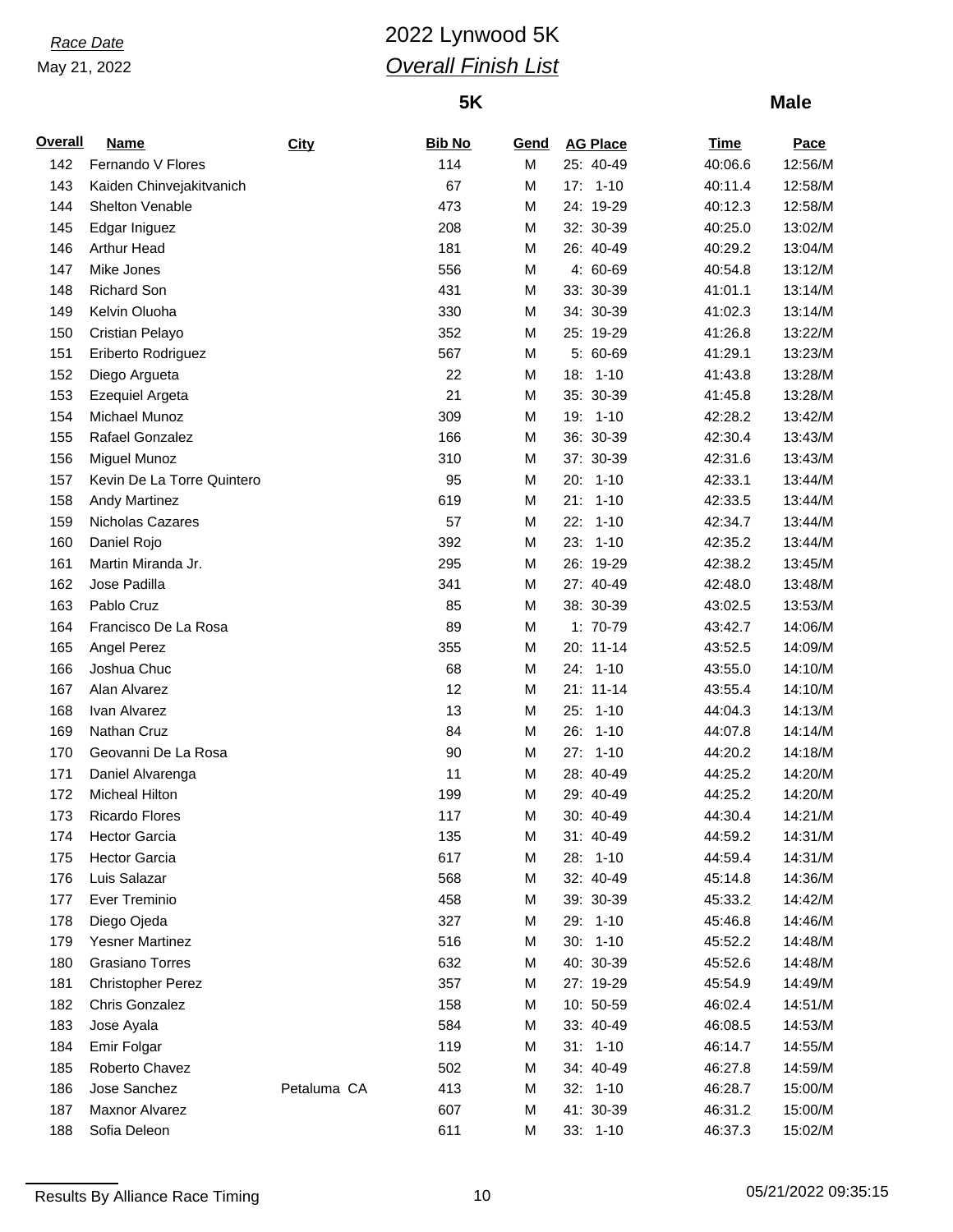# *Race Date* 2022 Lynwood 5K *Overall Finish List*

## **5K**

| <b>Overall</b> | <b>Name</b>             | <b>City</b>    | <b>Bib No</b> | Gend |     | <b>AG Place</b> | <u>Time</u> | <b>Pace</b> |
|----------------|-------------------------|----------------|---------------|------|-----|-----------------|-------------|-------------|
| 189            | Aaron Guardado          |                | 175           | M    |     | 34: 1-10        | 46:59.0     | 15:09/M     |
| 190            | Alejandro Ceja          |                | 58            | M    |     | 42: 30-39       | 47:05.0     | 15:11/M     |
| 191            | <b>Andrew Cruz</b>      |                | 79            | M    |     | 35: 1-10        | 47:39.1     | 15:22/M     |
| 192            | Aaron Matheu            |                | 276           | M    |     | 17: 15-18       | 47:43.0     | 15:24/M     |
| 193            | Carlos Hernandez        | Chino Hills CA | 518           | M    |     | 43: 30-39       | 47:46.1     | 15:25/M     |
| 194            | Diego Garcia            |                | 133           | M    |     | 22: 11-14       | 47:51.9     | 15:26/M     |
| 195            | Anthony Ornelas-Morales |                | 335           | M    |     | 28: 19-29       | 48:20.9     | 15:36/M     |
| 196            | Fortunato Grajeda       |                | 173           | M    |     | 2: 70-79        | 48:32.1     | 15:39/M     |
| 197            | Cesar Arrendo           |                | 637           | M    |     | 36: 1-10        | 48:44.5     | 15:43/M     |
| 198            | Guadalupe Soto          |                | 437           | M    |     | 35: 40-49       | 48:46.7     | 15:44/M     |
| 199            | Julian Cruz             |                | 83            | M    |     | 23: 11-14       | 48:57.9     | 15:48/M     |
| 200            | Jose Mejia              |                | 279           | M    |     | 24: 11-14       | 49:17.7     | 15:54/M     |
| 201            | Felix Olivarez          |                | 329           | M    | 37: | $1 - 10$        | 49:34.2     | 15:59/M     |
| 202            | Ori Burgin              |                | 42            | M    | 38: | $1 - 10$        | 49:37.5     | 16:00/M     |
| 203            | Evan Hernandez          |                | 520           | M    |     | 39: 1-10        | 49:38.7     | 16:01/M     |
| 204            | Sonnie Garcia           |                | 142           | M    |     | 25: 11-14       | 49:49.3     | 16:04/M     |
| 205            | Dan Ince                |                | 205           | M    |     | 3: 70-79        | 49:53.0     | 16:05/M     |
| 206            | Yoel Lopez              |                | 248           | M    |     | 40: 1-10        | 50:00.4     | 16:08/M     |
| 207            | <b>Avallev Alvare</b>   |                | 626           | M    |     | 26: 11-14       | 50:28.4     | 16:17/M     |
| 208            | Roy Lopez               |                | 244           | M    |     | 36: 40-49       | 50:31.1     | 16:18/M     |
| 209            | Jerel Mendoza           |                | 533           | M    |     | 29: 19-29       | 50:33.2     | 16:18/M     |
| 210            | Gilbert Galindo         |                | 550           | M    |     | 30: 19-29       | 50:42.1     | 16:21/M     |
| 211            | Sebastian Garcia        |                | 141           | M    |     | 41: 1-10        | 51:22.2     | 16:34/M     |
| 212            | Carlos Hernandez II     |                | 519           | M    | 42: | $1 - 10$        | 51:23.1     | 16:35/M     |
| 213            | Jayden Ayala            |                | 31            | M    | 43: | $1 - 10$        | 51:23.5     | 16:35/M     |
| 214            | Julian Verduzco         |                | 588           | M    |     | 44: 1-10        | 51:53.1     | 16:44/M     |
| 215            | David Anderson          |                | 18            | M    |     | 44: 30-39       | 51:58.8     | 16:46/M     |
| 216            | Daniel Hatcher          |                | 180           | M    |     | 45: 30-39       | 51:59.4     | 16:46/M     |
| 217            | Gabriel Garcia          |                | 629           | M    |     | 31: 19-29       | 52:02.9     | 16:47/M     |
| 218            | <b>Emmanuel Gomez</b>   |                | 149           | M    |     | 32: 19-29       | 52:13.2     | 16:51/M     |
| 219            | Alan Hernandez          |                | 182           | M    | 45: | $1 - 10$        | 52:13.4     | 16:51/M     |
| 220            | Jaiden Hernandez        |                | 187           | M    |     | 46: 1-10        | 52:13.7     | 16:51/M     |
| 221            | Joge Villega            |                | 643           | M    |     | 11: 50-59       | 53:24.4     | 17:14/M     |
| 222            | Savi Ayala              |                | 583           | M    |     | 47: 1-10        | 53:29.3     | 17:15/M     |
| 223            | Joshua Martinez         |                | 273           | M    |     | 18: 15-18       | 53:35.0     | 17:17/M     |
| 224            | <b>Enrique Montes</b>   |                | 299           | M    |     | 37: 40-49       | 53:54.6     | 17:23/M     |
| 225            | Sergio Ochoa            |                | 326           | M    |     | 38: 40-49       | 54:05.7     | 17:27/M     |
| 226            | Damian Nolasco          |                | 316           | M    |     | 33: 19-29       | 54:07.6     | 17:28/M     |
| 227            | Julio Nolasco           |                | 317           | M    |     | 39: 40-49       | 54:09.9     | 17:28/M     |
| 228            | Jose Martinez           |                | 634           | M    |     | $6: 60-69$      | 54:11.4     | 17:29/M     |
| 229            | <b>Arturo Ruelas</b>    |                | 538           | M    |     | 48: 1-10        | 54:14.1     | 17:30/M     |
| 230            | Anthony Jimenez         |                | 214           | M    |     | 49: 1-10        | 54:16.4     | 17:30/M     |
| 231            | Anderson Gomez          |                | 144           | M    |     | 50: 1-10        | 54:26.5     | 17:34/M     |
| 232            | Ayden Del Cid           |                | 97            | M    |     | $51: 1-10$      | 54:52.6     | 17:42/M     |
| 233            | len Cruz                |                | 82            | M    |     | 27: 11-14       | 55:07.9     | 17:47/M     |
| 234            | Damian Cruz             |                | 80            | M    |     | 52: 1-10        | 55:08.7     | 17:47/M     |
| 235            | Ricardo Lopez           | Norwalk CA     | 242           | М    |     | 40: 40-49       | 55:33.3     | 17:55/M     |